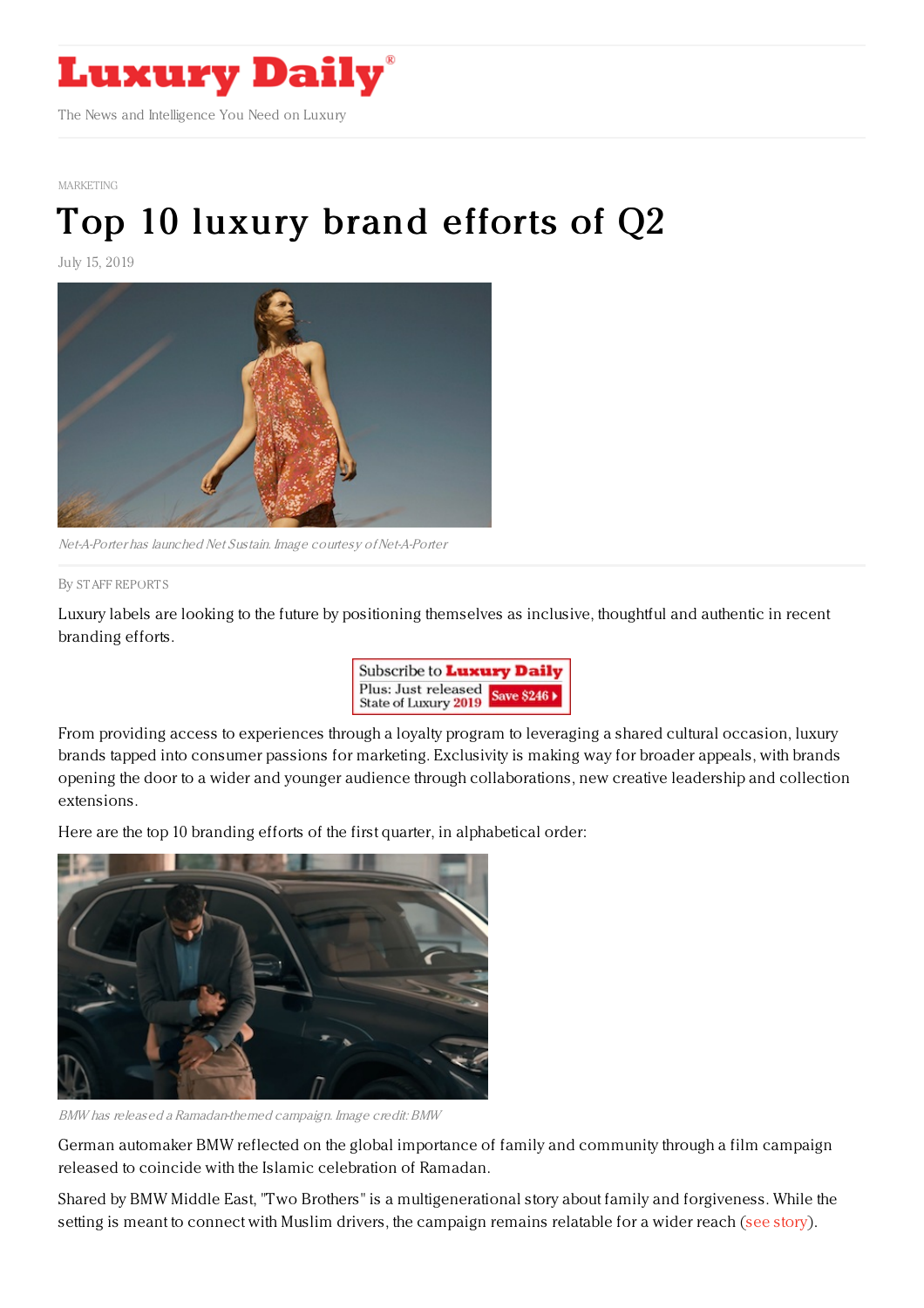

Keira Knightley appears in <sup>a</sup> new campaign from Chanel. Image credit: Chanel

French fashion label Chanel is exploring the delicate nature of time and memories with the help of famous women for its latest J12 campaign.

Chanel ambassadors including Keira Knightley and Liu Wen appear in a new video series, "It's All About Seconds." Every woman shares some of her favorite daily moments as well as her first memories of Chanel, reinforcing the timelessness of the house's creations (see [story](https://www.luxurydaily.com/chanel-delves-into-value-of-memories-in-timepiece-campaign/)).



Fenty's logo. Image courtesy of LVMH

Conglomerate LVMH Mot Hennessy Louis Vuitton is working with Robyn Rihanna Fenty to create a new luxury house.

After working with the pop star, more commonly known as Rihanna, on a makeup line through its beauty subsidiary Kendo, LVMH is now expanding its relationship with her. Fenty will be molded in Rihanna's vision, with the musician overseeing everything from marketing to commercial strategy (see [story](https://www.luxurydaily.com/lvmhs-fenty-to-debut-this-spring/)).



Fortnum & Mason is encouraging consumers to reuse its packaging. Image credit: Fortnum & Mason

British department store Fortnum & Mason went back to its origins as it celebrated reuse and upcycling in a multichannel effort.

The campaign, "Long Love #Fortnums," encouraged shoppers to share on social media how they refashion Fortnum's long-lasting products. The new initiative served as an opportunity for the department story to honor its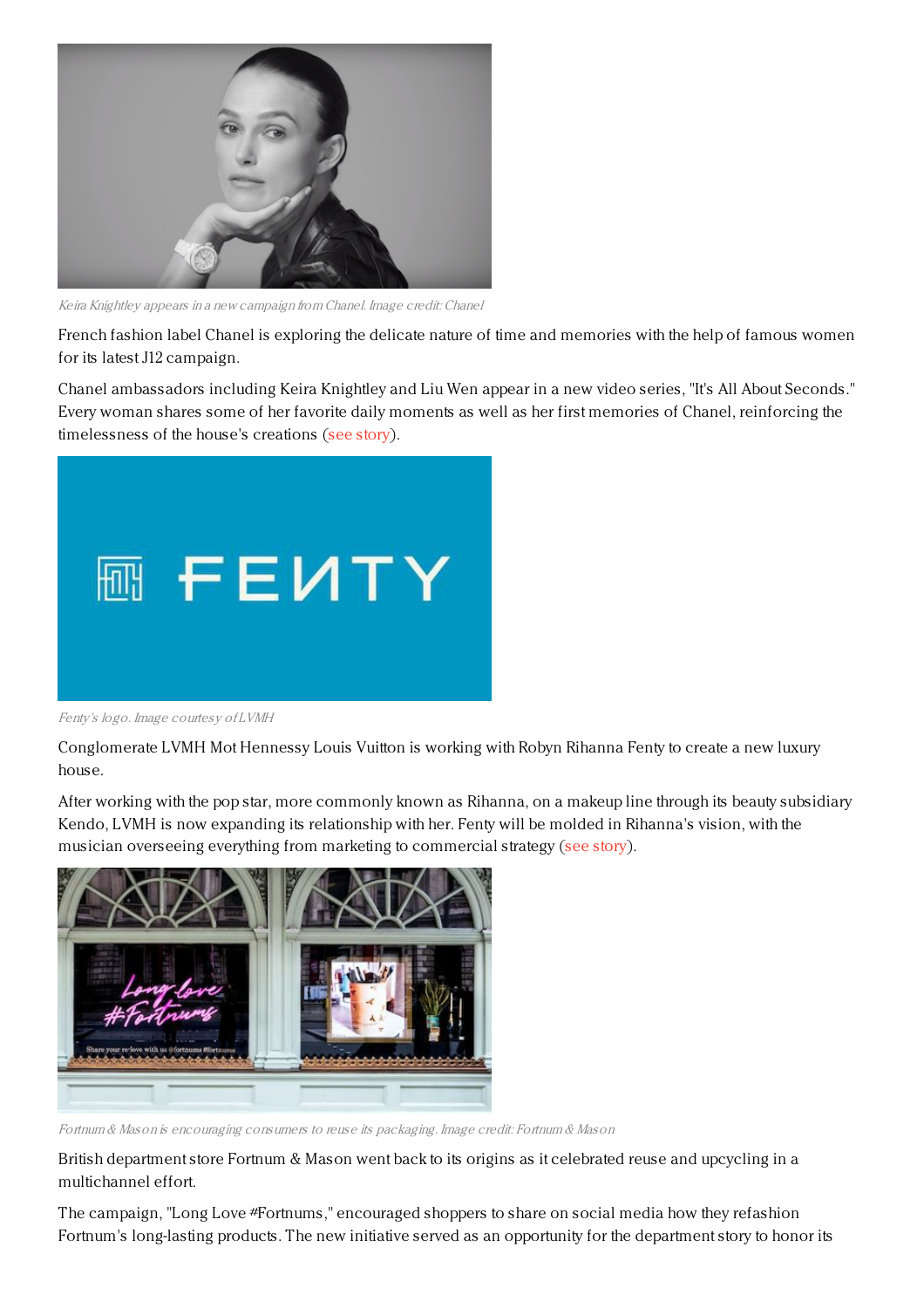heritage in a modern way while reminding consumers of its values (see [story](https://www.luxurydaily.com/fortnum-mason-spotlights-shopper-resourcefulness-via-social-media/)).



Gucci has three new lipstick formulas. Image courtesy ofGucci

Italian fashion label Gucci is continuing its unconventional approach with the launch of its new beauty line, the latest endeavor from creative director Alessandro Michele.

Since joining the brand in 2015, Mr. Michele has added his personal touches to Gucci's fragrances, relying on inventive digital campaigns to examine his unique perspective on beauty. The latest iteration of Gucci Makeup is the first cosmetics collection of Mr. Michele's tenure, extending his aesthetic to another entry-level category (see [story](https://www.luxurydaily.com/gucci-makeup-celebrates-rather-than-hides-imperfections/)).



Net Sustain will feature eco-friendly fashion. Image courtesy ofNet-A-Porter

Online retailer Net-A-Porter is hoping to help shoppers indulge in sustainable fashion with the launch of a platform dedicated to environmentally conscious apparel and accessories.

Affluent consumers are becoming more interested in ethical and environmentally responsible fashion, but it can be challenging to know which brands are truly committed to sustainability. With the launch of Net Sustain, the retailer has designated 26 brands and more than 500 products that meet at least one of Net-A-Porter's sustainability criteria (see [story](https://www.luxurydaily.com/net-a-porter-debuts-sustainability-vertical-as-demand-for-eco-conscious-luxury-grows/)).



A cat shows of the rebranding ofJean Patou. Image credit: LVMH

Previously defunct maison Jean Patou is continuing its resurrection with a rebranding, changing its name to just Patou.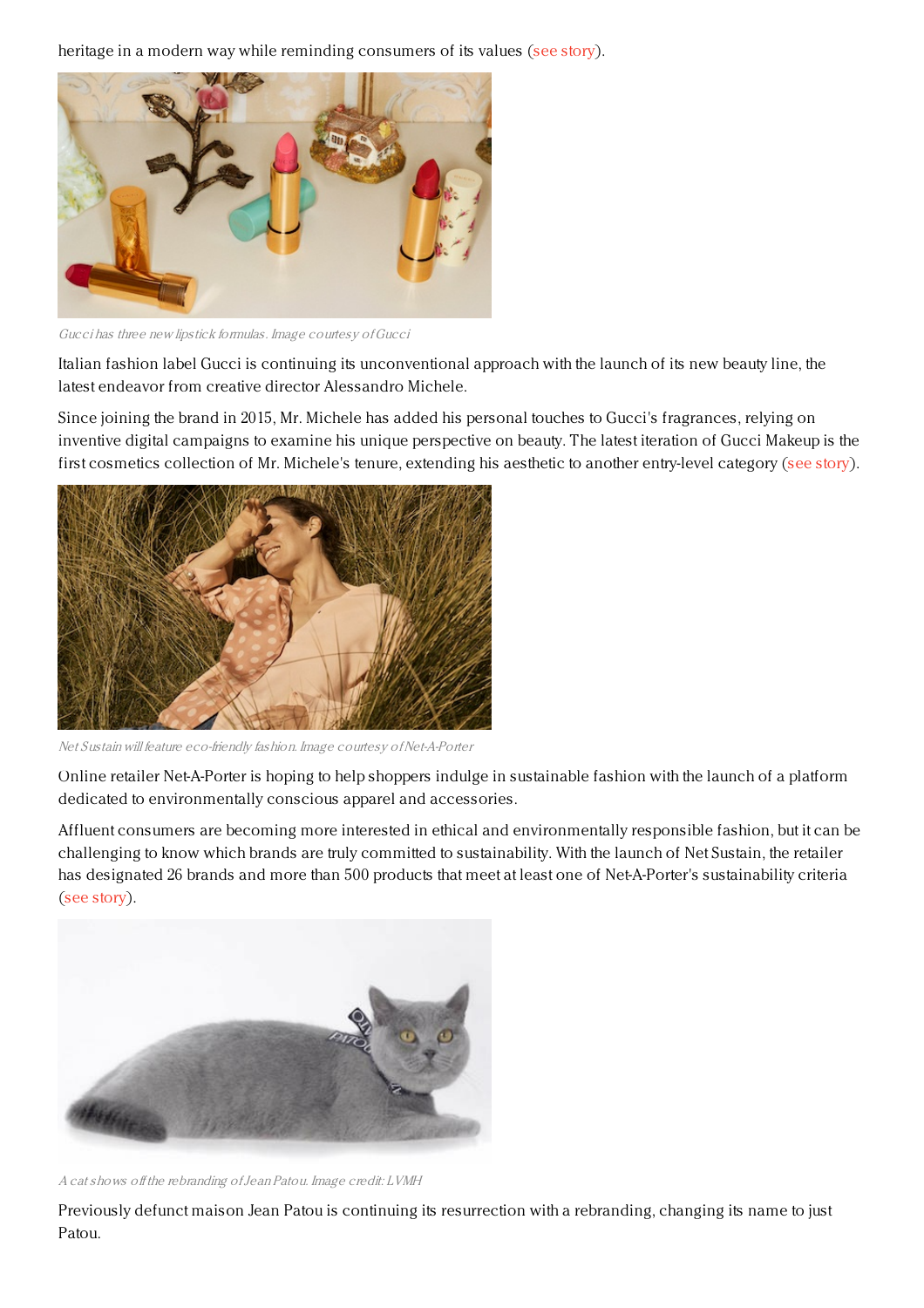Overseen by LVMH, Patou will move forward without the Jean portion of its name as well as new branding. The house now has a variety of social media accounts, where it is sharing the rebranding in a series of short playful clips (see [story](https://www.luxurydaily.com/jean-patou-drops-portion-of-name-in-rebranding/)).



Porsche is balancing driving with <sup>a</sup> digital detox in <sup>a</sup> new series. Image credit: Porsche

German automaker Porsche is celebrating the power of the driving experience by encouraging fans to get in front of a steering wheel instead of a smartphone.

With automated features becoming more popular and traditional notions of ownership changing, the driving experience has also evolved. Through its "Gone Driving" digital series, Porsche reinforces the idea that driving a Porsche is an experience that cannot be replicated digitally (see [story](https://www.luxurydaily.com/porsche-pushes-consumers-to-disconnect-through-driving/)).



Sofitel's Live the French Way campaign. Image courtesy of Sofitel

Hospitality brand Sofitel Hotels & Resorts is leaning into its French heritage in a branding campaign centered on the nation's culture.

"Live the French Way" invites potential guests to discover the French lifestyle, from its design to its food. While the chain has expanded around the world to 40 countries, it is seeking to [differentiate](https://www.luxurydaily.com/sofitel-aims-to-fortify-french-luxury-positioning-in-branding-campaign/) itself by focusing on its roots (see story).



Sub-Zero Group is launching <sup>a</sup> new branding campaign. Image credit: Sub-Zero

Kitchen appliance group Sub-Zero, Wolf and Cove is turning to a filmmaker to launch a new brand philosophy